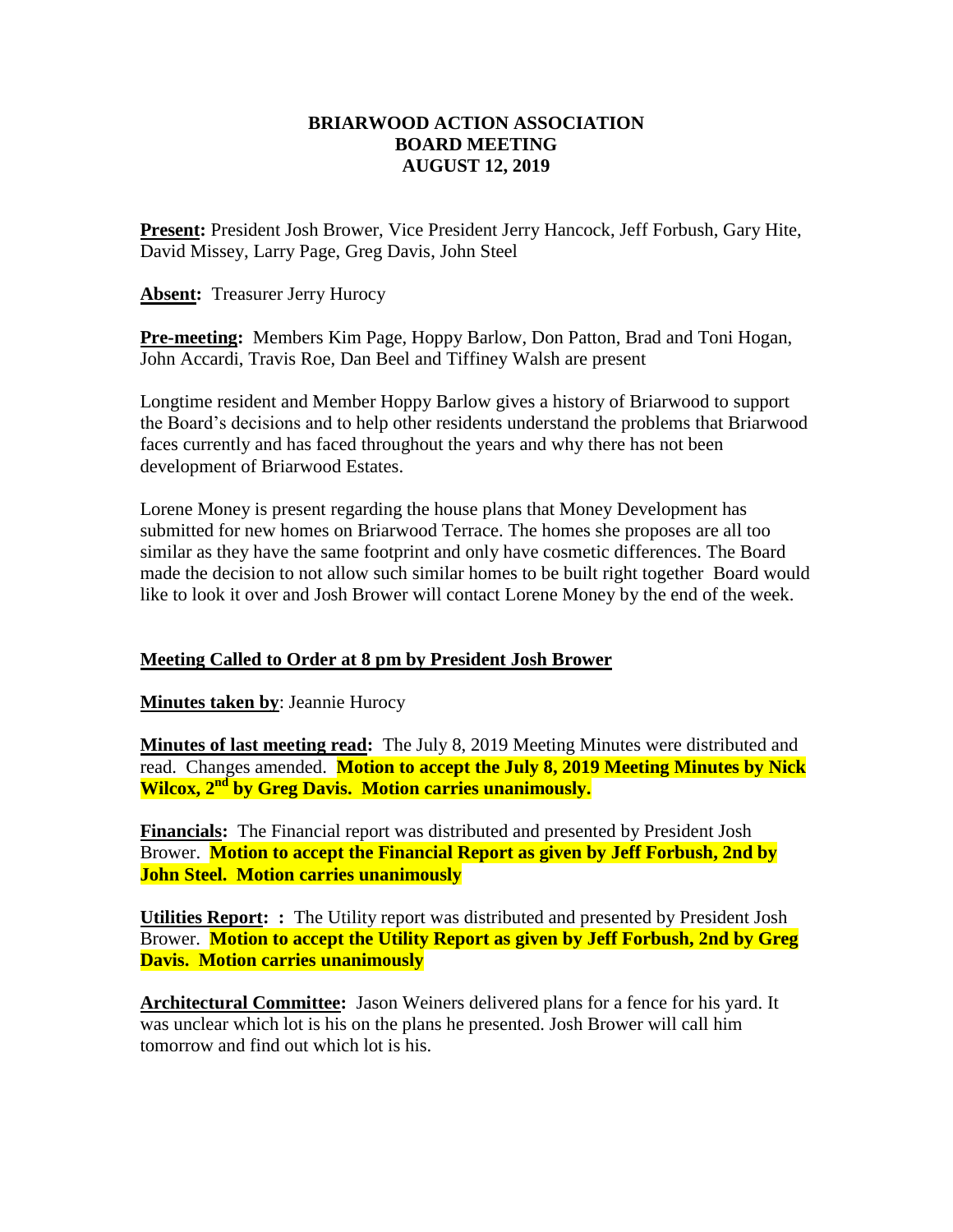Discussed Money Development's floor plans. The Board believes the floor plans are not different enough. Permission will be given for them to build one that they already have a permit for. Josh Brower will contact Lorene Money to inform her of this.

**Dams Report:** The dams will be cut again this fall.

**Lake and Beach Report:** Nothing to report.

**Security Report:** The Security Officer states too many people are driving too fast and he been asking people to be respectful and drive slowly. He also asks that more people need to have stickers. Jeff Forbush would like a reminder put in the monthly water/sewer/trash bill.

**Rules and Regulations:** Someone was found camping on Stonegate. He was told that is not allowed.

# **Website:** Updated.

**Roads:** Bridge replacement has begun. Drivers MUST drive slower through the new entrance and on the roads in general. Discussed having water sprayed to help with the dust, but financially it is not feasible. Discussed putting 1 inch clean rock down, but it will migrate and end up on the side of the road.

**Park and Entrance:** Dave Missey states Jefferson County can be called to install school bus signs and a road sign designating Stonegate Road at Stonehouse. Josh Brower will contact Jefferson County.

Discussed the playground that money is being raised for. Discussed liability. Jerry Hancock will contact Briarwood's insurance company.

## **The Board went into Closed Session to discuss Legal, Lots and Back Dues**

**The Board returned to Open Session.**

## **Old Business:** Nothing to report

**New Business:** Water and sewer line across the Page's are exposed. Josh Brower will contact Don Kansteiner and Tim Pinson to see if they could work together to get that fixed.

Fall yard sale will be October  $11-12<sup>th</sup>$ .

Kids hayride will be October  $26<sup>th</sup>$ .